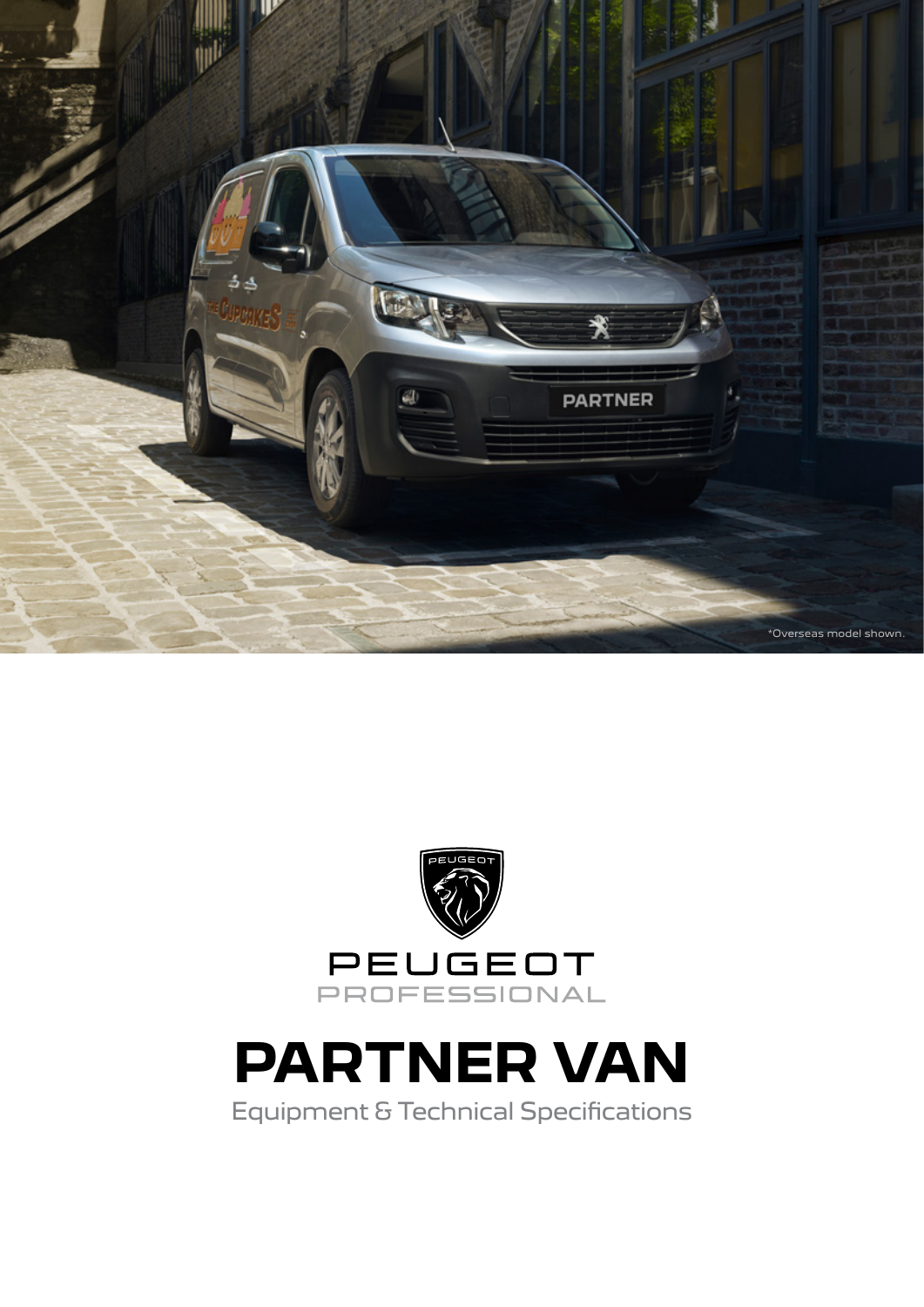![](_page_1_Picture_0.jpeg)

#### EQUIPMENT

| STANDARD<br>$\bullet$<br><b>OPTIONAL</b><br>Ω<br>UNAVAILABLE | <b>PRO SHORT</b><br><b>AUTO</b> | PRO LONG<br><b>AUTO</b> | PREMIUM<br>SHORT AUTO | PREMIUN<br>LONG AUTO |
|--------------------------------------------------------------|---------------------------------|-------------------------|-----------------------|----------------------|
| <b>SAFETY &amp; SECURITY</b>                                 |                                 |                         |                       |                      |
| Anti-lock Braking System (ABS)                               | $\bullet$                       | $\bullet$               | $\bullet$             | $\bullet$            |
| Electronic Brakeforce Distribution (EBD)                     | $\bullet$                       | $\bullet$               | ●                     | $\bullet$            |
| Emergency Braking Assistance (EBA)                           | $\bullet$                       | $\bullet$               | $\bullet$             | $\bullet$            |
| Electronic Stability Control (ESC)                           | $\bullet$                       | $\bullet$               | $\bullet$             | -                    |
| <b>Hill Start Assist</b>                                     | $\bullet$                       | $\bullet$               | $\bullet$             | ●                    |
| Driver & passenger front airbags                             | $\bullet$                       | $\bullet$               | $\bullet$             | -                    |
| Side airbags                                                 |                                 | $\bullet$               |                       |                      |
| Curtain airbags                                              | $\bullet$                       | $\bullet$               | $\bullet$             | $\bullet$            |
| Unfastened seat belt warning                                 | $\bullet$                       | $\bullet$               | $\bullet$             | $\bullet$            |
| Front seat belt pretensioners                                | $\bullet$                       | $\bullet$               | $\bullet$             | $\bullet$            |
| Remote central locking                                       | $\bullet$                       | $\bullet$               |                       | ●                    |
| Automatic door locking from 11km/h                           | $\bullet$                       | $\bullet$               | $\bullet$             | $\bullet$            |
| Lockable fuel cap                                            | $\bullet$                       | $\bullet$               | $\bullet$             |                      |
| Autonomous Emergency Braking (AEB)                           | $\bullet$                       | $\bullet$               | $\bullet$             | $\bullet$            |
| Forward Collision Warning System                             | $\bullet$                       | $\bullet$               | $\bullet$             | $\bullet$            |
| Lane Departure Warning System                                | $\bullet$                       | $\bullet$               | $\bullet$             | $\bullet$            |
| Active Lane Keep Assist                                      |                                 | ٠                       |                       |                      |
| Extended speed sign recognition system                       | $\bullet$                       | $\bullet$               | $\bullet$             | $\bullet$            |
| <b>COMFORT &amp; CONVENIENCE</b>                             |                                 |                         |                       |                      |
| Height & reach adjustable steering wheel                     |                                 | $\bullet$               |                       |                      |
| Infotainment System remote controls on steering wheel        | $\bullet$                       | $\bullet$               | $\bullet$             | $\bullet$            |
| Electronic parking brake                                     |                                 |                         |                       |                      |
| Cruise Control with Speed Limiter                            | $\bullet$                       | $\bullet$               | $\bullet$             | $\bullet$            |
| Front electric windows: One-touch with Anti-Pinch            | 0                               | $\bullet$               | $\bullet$             | $\bullet$            |
| Load area dome light                                         | $\bullet$                       | $\bullet$               | $\bullet$             | $\bullet$            |
| Leather steering wheel                                       |                                 |                         | $\bullet$             | $\bullet$            |
| Rear parking sensor                                          | $\bullet$                       | $\bullet$               | $\bullet$             | $\bullet$            |
| Reversing camera                                             |                                 | $\bullet$               | $\bullet$             | $\bullet$            |
| Rear view mirror                                             | $\bullet$                       | $\bullet$               | $\bullet$             | $\bullet$            |
| Reversing image on touchscreen                               | $\bullet$                       | $\bullet$               | $\bullet$             | $\bullet$            |

'Multiflex' Mobile Office (flip-down rotating work table & underseat **in the community of the community of the co**<br>storage)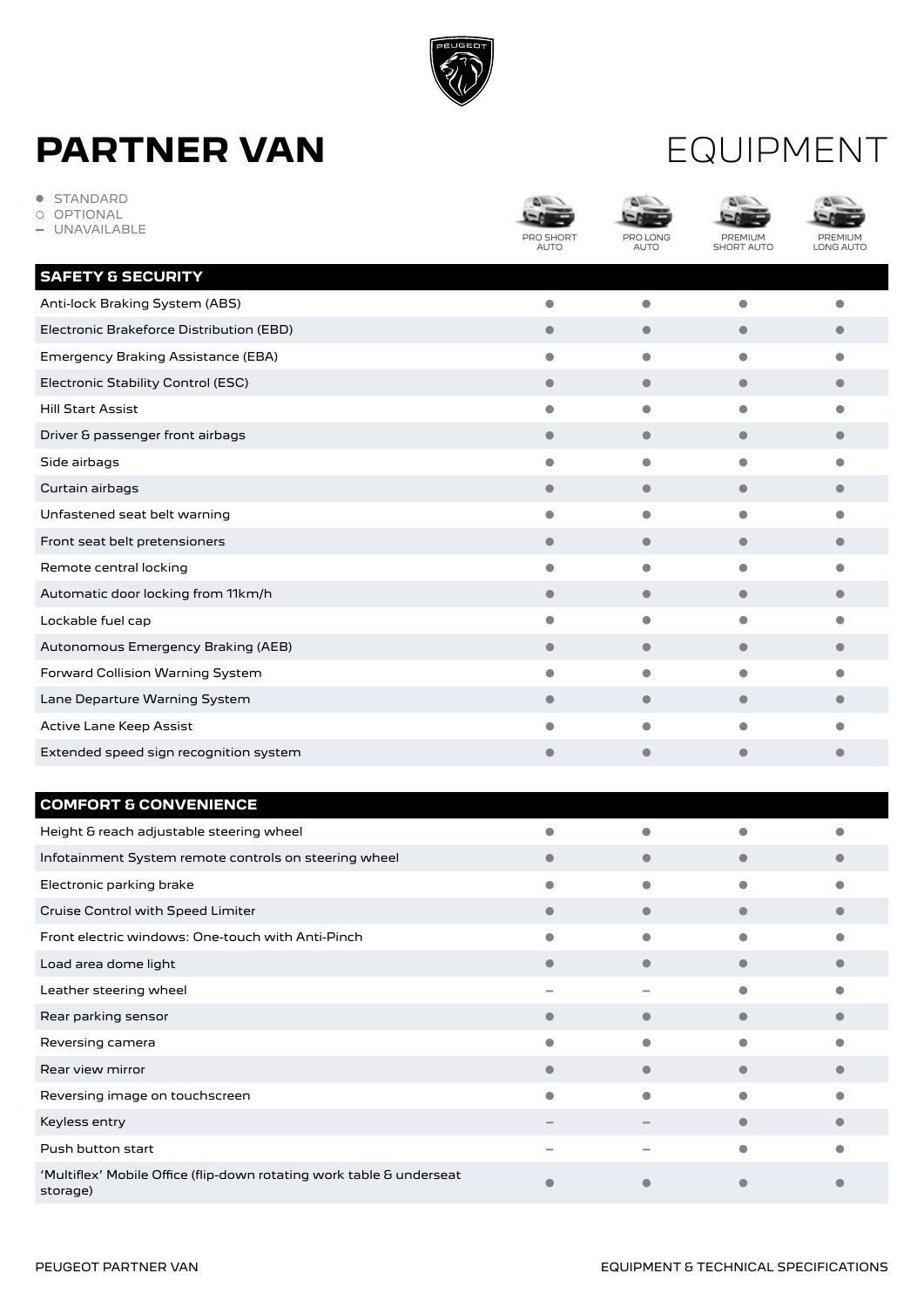![](_page_2_Picture_0.jpeg)

#### EQUIPMENT

| <b>STANDARD</b><br><b>OPTIONAL</b><br>◯<br><b>UNAVAILABLE</b>              | PRO SHORT<br>AUTO | PRO LONG<br><b>AUTO</b> | PREMIUM<br><b>SHORT AUTO</b> | ۵N<br>PREMIUN<br>LONG AUTO |
|----------------------------------------------------------------------------|-------------------|-------------------------|------------------------------|----------------------------|
| <b>INTERIOR FEATURES</b>                                                   |                   |                         |                              |                            |
| PEUGEOT i-Cockpit™: head-up instrument cluster                             | $\bullet$         | $\bullet$               | $\bullet$                    | 0                          |
| Multi-Function Trip Computer                                               | $\bullet$         | $\bullet$               | $\bullet$                    |                            |
| Tachometer                                                                 | $\bullet$         | $\bullet$               | $\bullet$                    |                            |
| Digital speed display                                                      | $\bullet$         | $\bullet$               | $\bullet$                    | $\bullet$                  |
| Digital speed readout                                                      | $\bullet$         | $\bullet$               | $\bullet$                    | 0                          |
| Exterior temperature display                                               | $\bullet$         | $\bullet$               | $\bullet$                    | o                          |
| Glazed bulkhead with load-through flap                                     | $\bullet$         | $\bullet$               | 0                            |                            |
| 12V power socket                                                           | $\bullet$         | $\bullet$               | $\bullet$                    | 0                          |
| Carpet floor cover (passenger compartment)                                 | $\bullet$         | $\bullet$               | $\bullet$                    |                            |
| 8" colour touchscreen Infotainment System                                  | $\bullet$         | $\bullet$               | $\bullet$                    |                            |
| Apple CarPlay® & Android Auto <sup>™1</sup> , Radio, Bluetooth® & USB      | $\bullet$         | $\bullet$               | $\bullet$                    | ٠                          |
| <b>HEATING &amp; VENTILATION</b>                                           |                   |                         |                              |                            |
| Automatic Climate Control air conditioning                                 | ●                 | $\bullet$               |                              |                            |
| Allergen, dust & pollen filter                                             | $\bullet$         | $\bullet$               | $\bullet$                    |                            |
| <b>CABIN STORAGE</b>                                                       |                   |                         |                              |                            |
| Under seat storage (middle seat)                                           |                   |                         |                              |                            |
| Overhead storage shelf                                                     | $\bullet$         | 0                       |                              |                            |
| Upper dashboard tray                                                       | $\bullet$         | $\bullet$               | $\bullet$                    | ٠                          |
| Door pockets with 1.5I bottle storage                                      | $\bullet$         | $\bullet$               | $\bullet$                    |                            |
| Two Cup Holders (upper dash)                                               | 0                 | $\bullet$               |                              |                            |
| Six tie-down rings (cargo bay)                                             |                   |                         |                              |                            |
|                                                                            |                   |                         |                              |                            |
| <b>SEATING</b>                                                             |                   |                         |                              |                            |
| Driver seat 6-way manual adjustment (includes manual lumbar<br>adjustment) |                   |                         |                              |                            |
| Passenger sliding bench (Two seats)                                        | $\bullet$         | $\bullet$               | $\bullet$                    |                            |
| Total seats - 3                                                            |                   | $\bullet$               | 0                            |                            |
| Cloth trim                                                                 | $\bullet$         | $\bullet$               | $\bullet$                    | $\bullet$                  |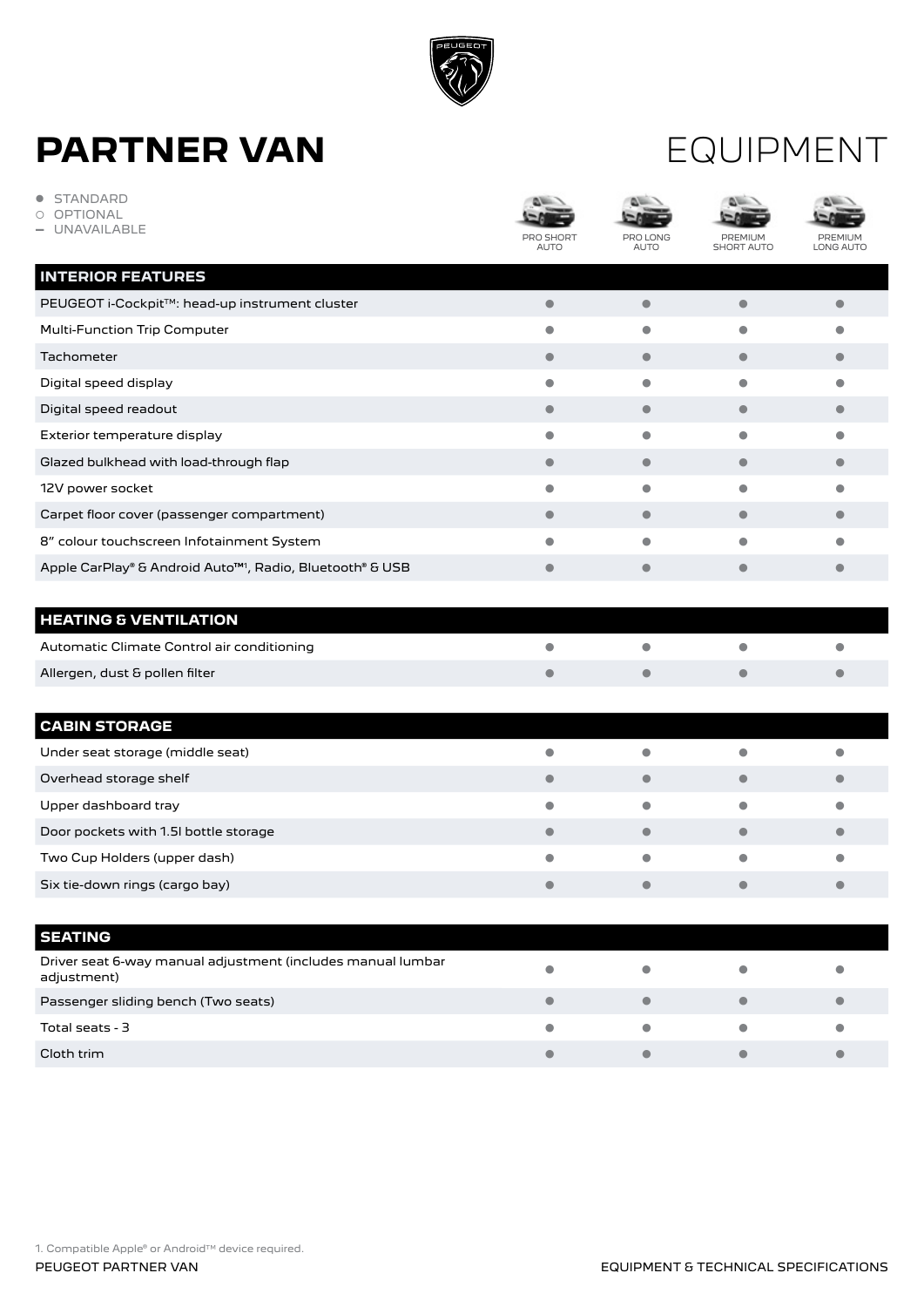![](_page_3_Picture_0.jpeg)

**• STANDARD** 

#### EQUIPMENT

| <b>STANDARD</b><br>$\bullet$<br>OPTIONAL<br>∩<br>UNAVAILABLE | ۵w<br>AUTO | PRO LONG<br><b>AUTO</b> | PREMIUM<br><b>SHORT AUTO</b> | PREMIl<br>LONG AUTO     |
|--------------------------------------------------------------|------------|-------------------------|------------------------------|-------------------------|
| <b>EXTERIOR FEATURES</b>                                     |            |                         |                              |                         |
| Dual sliding side doors                                      | $\bullet$  | $\bullet$               | $\bullet$                    | $\bullet$               |
| 180-degree opening rear doors                                | $\bullet$  | $\bullet$               | $\bullet$                    | $\bullet$               |
| Unglazed rear doors                                          | $\bullet$  | $\bullet$               | $\bullet$                    | $\bullet$               |
| Body colour rear bumper                                      |            |                         | $\bullet$                    | $\bullet$               |
| Body colour door handles                                     | -          | ۰                       | $\bullet$                    | $\bullet$               |
| Body colour side protectors                                  |            | -                       | $\bullet$                    | $\bullet$               |
| Body colour door rail                                        |            |                         | $\bullet$                    | $\bullet$               |
| Body colour side mirrors                                     |            |                         | $\bullet$                    | $\bullet$               |
|                                                              |            |                         |                              |                         |
| <b>LIGHTING &amp; VISIBILITY</b>                             |            |                         |                              |                         |
| Automatic Headlights (with 'Guide me home' light function)   | $\bullet$  | $\bullet$               | $\bullet$                    | $\bullet$               |
| Automatic rain sensing wipers                                | $\bullet$  | $\bullet$               |                              | $\bullet$               |
| Fixed cornering lights                                       | $\bullet$  | $\bullet$               | $\bullet$                    | $\bullet$               |
| Front fog lights                                             | $\bullet$  | $\bullet$               | $\bullet$                    | $\bullet$               |
| Electrically adjustable side mirrors                         | $\bullet$  | $\bullet$               | $\bullet$                    | $\bullet$               |
| Electrically folding side mirrors                            |            |                         | $\bullet$                    | $\bullet$               |
| High level rear brake light                                  | $\bullet$  | $\bullet$               | $\bullet$                    | $\bullet$               |
|                                                              |            |                         |                              |                         |
| <b>WHEELS &amp; TYRES</b>                                    |            |                         |                              |                         |
| 16" Steel wheels                                             | $\bullet$  | $\bullet$               |                              |                         |
| 16" Alloy wheels                                             |            |                         | $\bullet$                    | $\bullet$               |
| Full size spare wheel                                        | $\bullet$  | $\bullet$               | $\bullet$                    | $\bullet$               |
|                                                              |            |                         |                              |                         |
| <b>COLOURS</b>                                               |            |                         |                              |                         |
| Ice White                                                    | $\bullet$  | $\bullet$               | $\bullet$                    | $\bullet$               |
| Artense Grey                                                 | $\bigcirc$ | $\bigcirc$              | $\bigcirc$                   | $\bigcirc$              |
| Platinum Grey                                                | $\bigcirc$ | $\bigcirc$              | $\bigcirc$                   | $\bigcirc$              |
| Nera Black                                                   | $\bigcirc$ | $\bigcirc$              | $\bigcirc$                   | $\bigcirc$              |
|                                                              |            |                         |                              |                         |
| <b>WARRANTY</b>                                              |            |                         |                              |                         |
| 5 Years / 200,000km                                          | $\bullet$  | $\bullet$               | $\bullet$                    | $\qquad \qquad \bullet$ |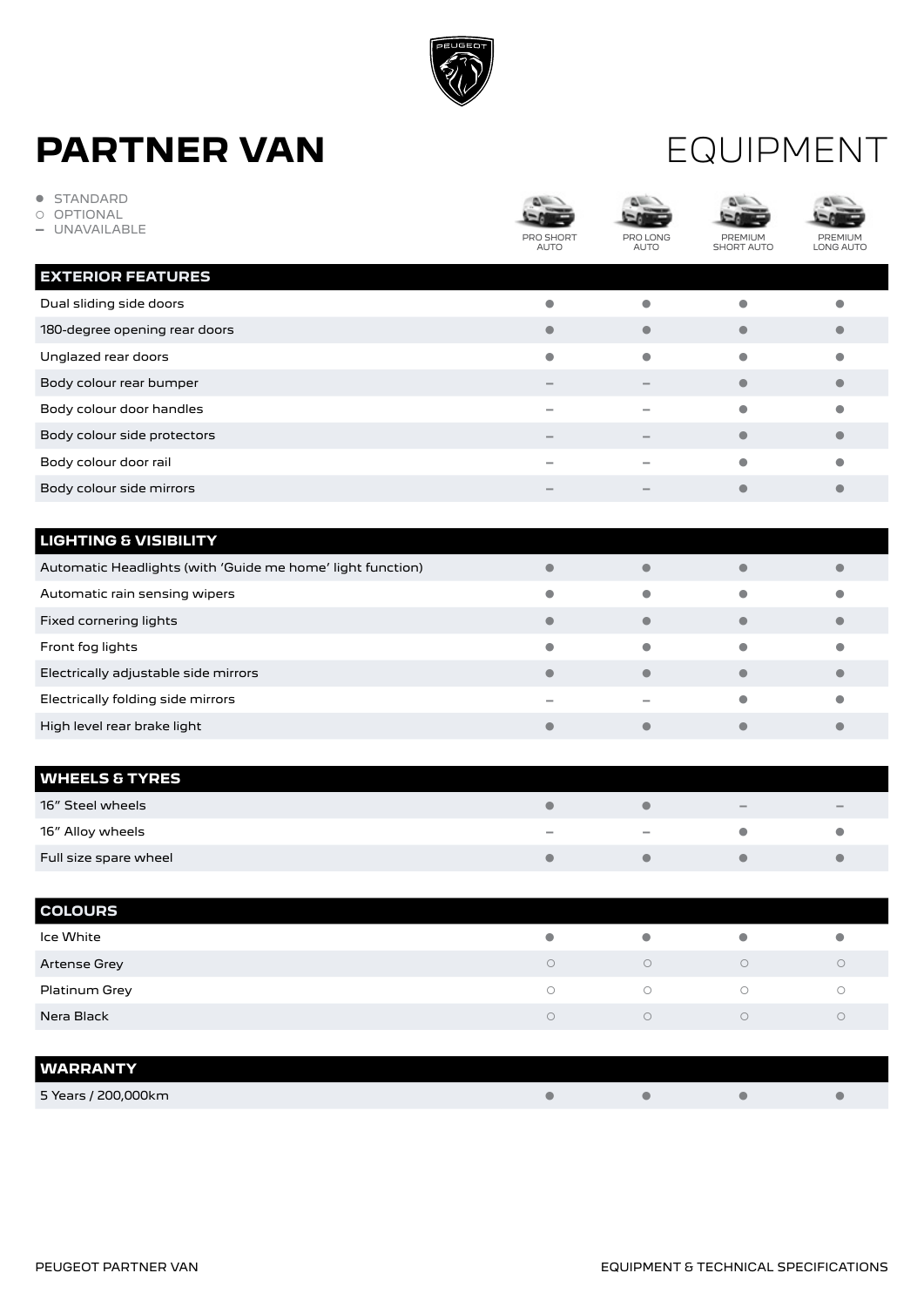![](_page_4_Picture_0.jpeg)

#### **PARTNER VAN** TECHNICAL SPECIFICATIONS

- **STANDARD**
- OPTIONAL
- **-** UNAVAILABLE

![](_page_4_Picture_6.jpeg)

![](_page_4_Picture_7.jpeg)

 $\sim$ 

![](_page_4_Picture_8.jpeg)

**ALL** 

![](_page_4_Picture_9.jpeg)

PREMIUM LONG AUTO

| <b>ENGINE</b>             |                            |                            |
|---------------------------|----------------------------|----------------------------|
| Type                      | Direct Injection Petrol    | Direct Injection Petrol    |
| Cylinders                 | 3                          | 3                          |
| Cubic capacity (cc)       | 1199                       | 1199                       |
| Bore x Stroke (mm)        | 75 x 90.5                  | 75 x 90.5                  |
| Maximum Power (kW @ rpm)  | 96 @ 5500                  | 96 @ 5500                  |
| Maximum Torque (Nm @ rpm) | 230 @ 1750                 | 230 @ 1750                 |
| Induction                 | Turbocharged & intercooled | Turbocharged & intercooled |
| Stop/start function       | $\bullet$                  | $\bullet$                  |
| Fuel                      | <b>ULP 95</b>              | <b>ULP 95</b>              |
| <b>Emission standard</b>  | Euro $6.3$                 | Euro $6.3$                 |
|                           |                            |                            |

| <b>TRANSMISSION</b> |       |       |       |       |
|---------------------|-------|-------|-------|-------|
| Type                | Auto  | Auto  | Auto  | Auto  |
| Number of gears     | 8     |       | 8     | 8     |
| Driven wheels       | Front | Front | Front | Front |

| <b>WHEELS &amp; BRAKES</b> |                       |                       |
|----------------------------|-----------------------|-----------------------|
| Front brakes               | 304mm ventilated disc | 304mm ventilated disc |
| Rear brakes                | 268mm solid disc      | 268mm solid disc      |
| Wheels                     | 16" Steel             | 16" Alloy             |
| Tyres                      | 205/60 R16            | 205/60 R16            |
| Spare                      | <b>Full Size</b>      | <b>Full Size</b>      |

| <b>STEERING</b>    |      |          |      |          |
|--------------------|------|----------|------|----------|
| Assistance         |      | Electric |      | Electric |
| Turning Circle (m) | 10.8 | 11.4     | 10.8 | 11.4     |

| <b>EXTERIOR DIMENSIONS (mm)</b> |      |      |      |      |
|---------------------------------|------|------|------|------|
| Length                          | 4403 | 4753 | 4403 | 4753 |
| Width with mirrors folded       | 1921 | 1921 | 1921 | 1921 |
| Width with mirrors extended     | 2107 | 2107 | 2107 | 2107 |
| Height                          | 1880 | 1880 | 1880 | 1880 |
| Wheelbase                       | 2785 | 2975 | 2785 | 2975 |
| Front overhang                  | 892  | 892  | 892  | 892  |
| Rear overhang                   | 726  | 886  | 726  | 886  |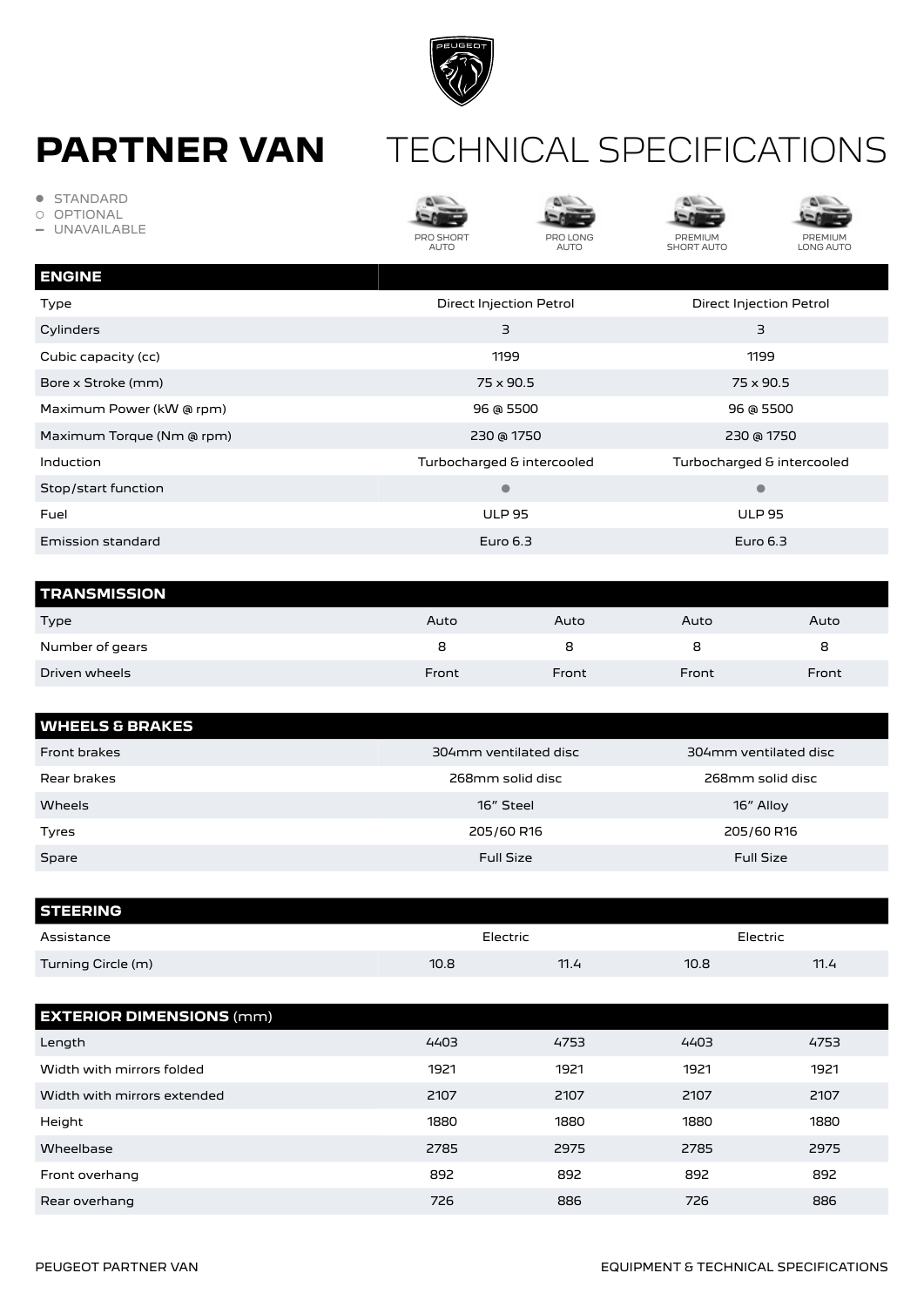![](_page_5_Picture_0.jpeg)

#### TECHNICAL SPECIFICATIONS

| <b>STANDARD</b><br><b>OPTIONAL</b><br><b>UNAVAILABLE</b>      | PRO SHORT<br><b>AUTO</b> | PRO LONG<br><b>AUTO</b>                      | PREMIUM<br><b>SHORT AUTO</b> | PREMIUM<br><b>LONG AUTO</b> |
|---------------------------------------------------------------|--------------------------|----------------------------------------------|------------------------------|-----------------------------|
| <b>CARGO BAY DIMENSIONS<sup>1</sup>(mm)</b>                   |                          |                                              |                              |                             |
| Maximum load length with bulkhead                             | 1817                     | 2167                                         | 1817                         | 2167                        |
| Maximum load length through open bulkhead flap                | 3090                     | 3440                                         | 3090                         | 3440                        |
| Maximum load height                                           | 1243                     | 1243                                         | 1243                         | 1243                        |
| Load width between wheel arches                               | 1229                     | 1229                                         | 1229                         | 1229                        |
| Maximum load width                                            | 1527                     | 1527                                         | 1527                         | 1527                        |
| Load volume excluding load through bulkhead (m <sup>3</sup> ) | 3.3                      | 3.9                                          | 3.3                          | 3.9                         |
| Load volume including load through bulkhead $(m^3)$           | 3.8                      | 4.4                                          | 3.8                          | 4.4                         |
| Width of sliding door (max/min)                               | 675/641                  | 675/641                                      | 675/641                      | 675/641                     |
| Maximum height of sliding door                                | 1072                     | 1072                                         | 1072                         | 1072                        |
| Maximum width of rear opening                                 | 1241                     | 1241                                         | 1241                         | 1241                        |
| Maximum height of rear opening                                | 1137                     | 1137                                         | 1137                         | 1137                        |
|                                                               |                          |                                              |                              |                             |
| <b>WEIGHTS<sup>2</sup> (kg)</b>                               |                          |                                              |                              |                             |
| Gross vehicle mass                                            | 2320                     | 2320                                         | 2320                         | 2320                        |
| Tare weight                                                   | 1283                     | 1385                                         | 1283                         | 1385                        |
| Payload                                                       | 1000                     | 898                                          | 1000                         | 898                         |
| Braked towing load                                            | 900                      | 950                                          | 900                          | 950                         |
| Unbraked towing load                                          | 720                      | 740                                          | 720                          | 740                         |
| Towball download                                              | 74                       | 74                                           | 74                           | 74                          |
| Maximum roof load                                             |                          | Roof Bars - 50kg per bar (Maximum of 3 bars) |                              |                             |
| Alloy Rack <sup>3</sup> - 120kg                               | 120                      | 120                                          | 120                          | 120                         |
|                                                               |                          |                                              |                              |                             |
| <b>FUEL &amp; EMISSIONS<sup>4</sup></b>                       |                          |                                              |                              |                             |

| Combined Cycle (I/100km)        | 5.9 | 5.9 | 5.9 | 5.9 |
|---------------------------------|-----|-----|-----|-----|
| Urban Cycle (I/100km)           | 6.6 | 6.6 | 6.6 | 6.6 |
| Extra Urban Cycle (I/100km)     | 5.6 | 5.6 | 5.6 | 5.6 |
| $CO2$ emissions combined (g/km) | 136 | 136 | 136 | 136 |
| Fuel tank capacity (I)          | 60  | 60  | 60  | 60  |

1. Cargo bay dimensions quoted at maximum length, and are provided for guidance only. The cargo bay is an asymmetric shape and dimensions are therefore<br>variable. Customers must check critical dimension requirements by meas